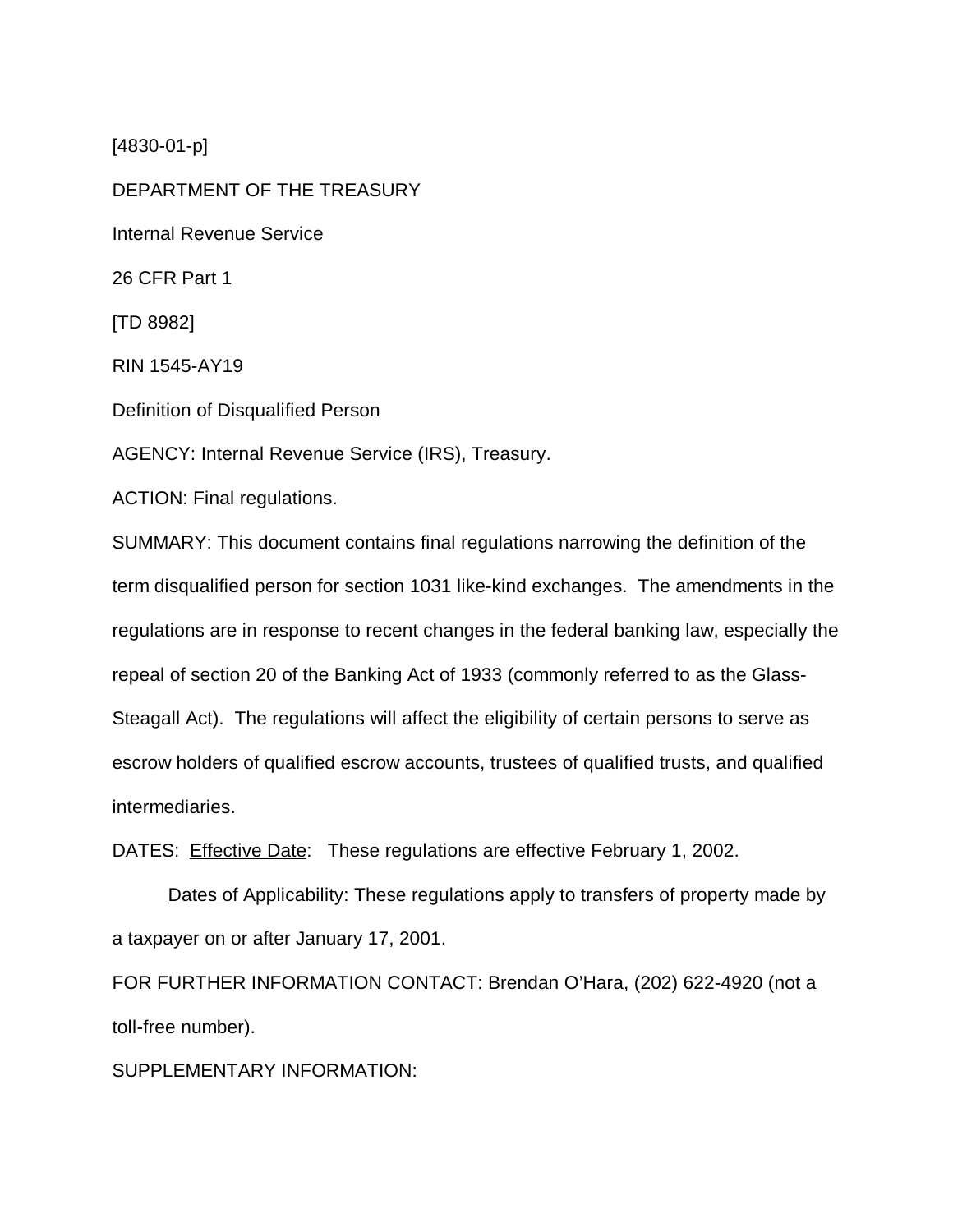### **Background**

This document contains amendments to the Income Tax Regulations (26 CFR Part 1) under §1.1031(k)-1. On January 17, 2001, the IRS and Treasury Department published in the **Federal Register** a notice of proposed rulemaking under section 1031 (66 FR 3924). The notice proposed to amend  $\S1.1031(k)-1(k)$  by narrowing the definition of the term disqualified person. Comments responding to the notice were received, and a public hearing was held on June 5, 2001. After considering the comments received in response to the notice of proposed rulemaking and the statements made at the public hearing, the proposed regulations are adopted as revised by this Treasury decision. The comments and revisions are discussed below.

### **Explanation of Provisions**

Under section 1031 and the regulations thereunder, taxpayers may use a qualified escrow account, qualified trust, or qualified intermediary to facilitate a like-kind exchange. A requirement common to qualified escrow accounts, qualified trusts, and qualified intermediaries is that the escrow holder, trustee, or intermediary may not be the taxpayer or a disqualified person.

Section 1.1031(k)-1(k) defines a disqualified person to include an agent of the taxpayer at the time of the transaction. An agent includes a person that has acted as the taxpayer's employee, attorney, accountant, investment banker or broker, or real estate agent or broker within two years of the taxpayer's transfer of relinquished property. However, in determining whether a person is a disqualified person, services

-2-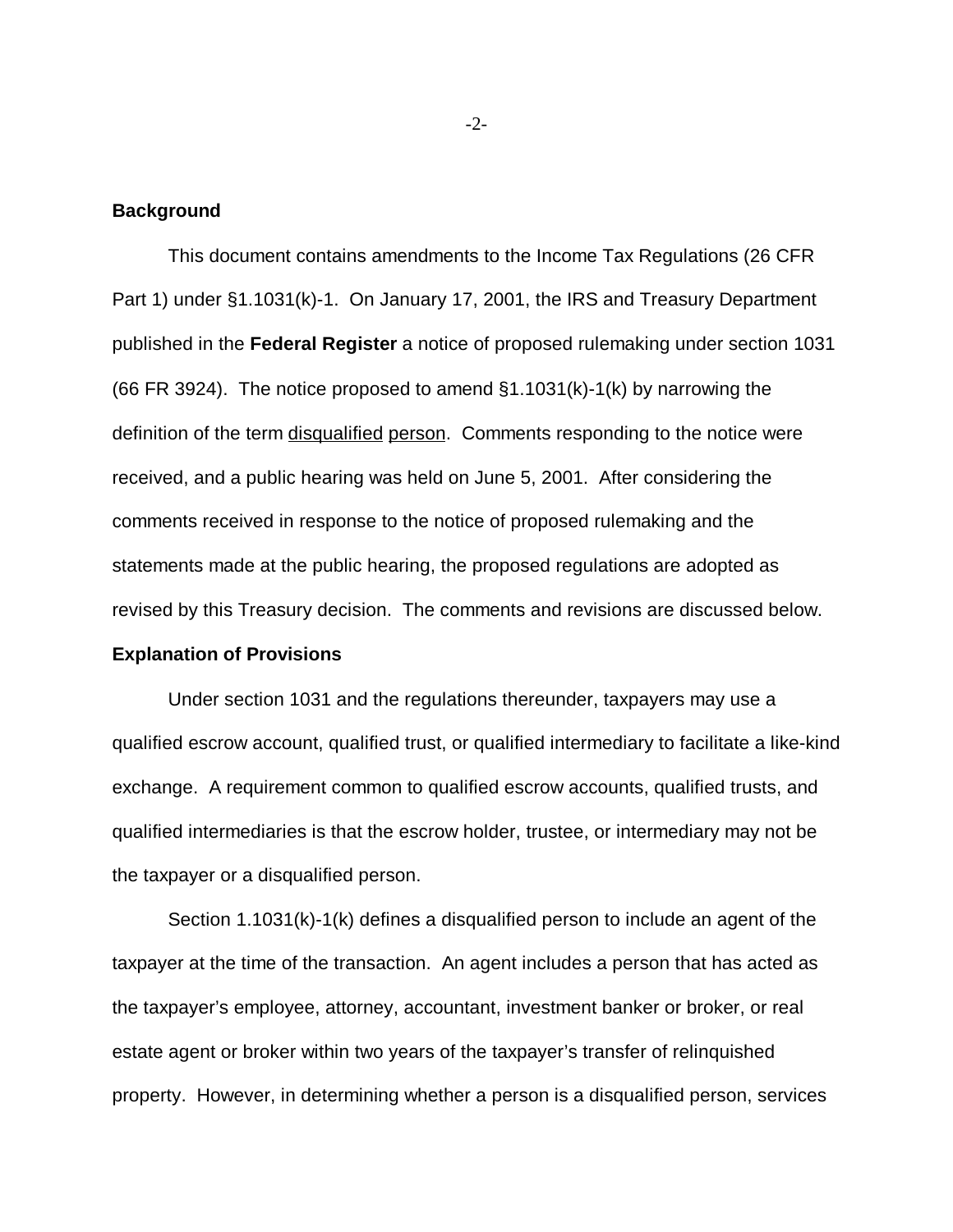provided by such person for the taxpayer with respect to section 1031 exchanges of property and routine financial, title insurance, escrow, or trust services provided to the taxpayer by a financial institution, title insurance company, or escrow company are not taken into account. Under  $\S1.1031(k)-1(k)(4)$ , a person that is related to a disqualified person, determined by using the attribution rules of sections 267(b) and 707(b), but substituting 10 percent for 50 percent, is also considered a disqualified person.

As a consequence of the Gramm-Leach-Bliley Act, Public Law 106-102 (Nov. 12, 1999), 113 Stat. 1341, and other changes in policy by the Federal Reserve System in recent years, many banks are, or are in the process of becoming, members of controlled groups that include investment banking and brokerage firms. These new relationships between banks and investment banking and brokerage firms may make it difficult for some banks to continue their traditional practices of providing qualified escrow, qualified trust, and qualified intermediary services without violating the disqualified person rules. To allow banks to continue to perform these services, the proposed regulations provide that a bank that is a member of a controlled group that includes an investment banking or brokerage firm as a member will not be a disqualified person merely because the related investment banking or brokerage firm provided services to an exchange customer within a two-year period ending on the date of the transfer of the relinquished property by that customer.

Treasury and the IRS received several comments on the proposed regulations. Some commentators argued that the proposed exception to the disqualified person rules would not fulfill its intended purpose, because most banks use non-bank

-3-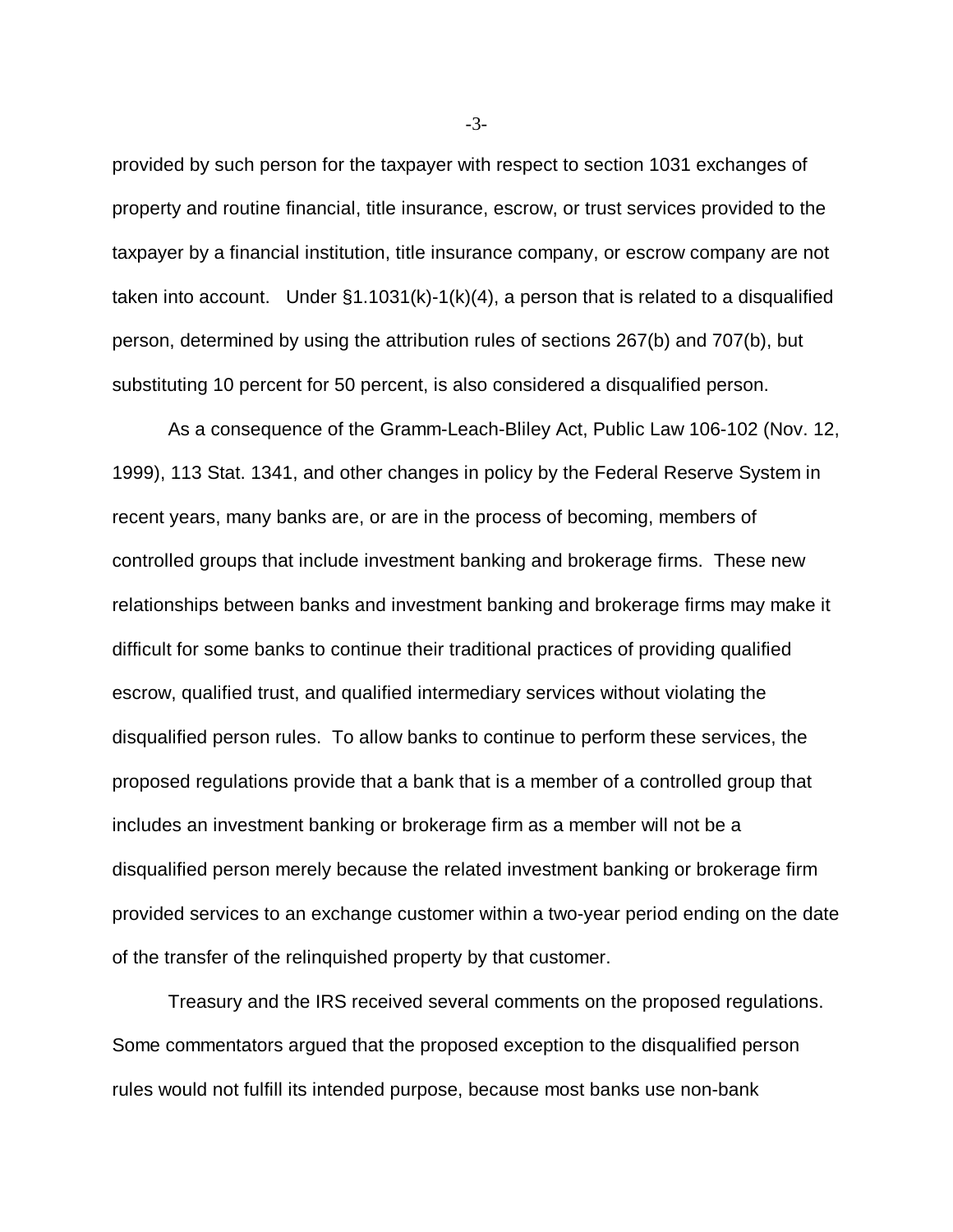subsidiaries or affiliates to serve as escrow holders of qualified escrow accounts, trustees of qualified trusts, or qualified intermediaries. These commentators recommended that the proposed exception be extended to apply to subsidiaries and affiliates of banks. In response to these comments, the final regulations extend the proposed exception to bank affiliates as well as banks. For this purpose, a bank affiliate is a non-bank corporation whose principal activity is rendering services to facilitate exchanges of property intended to qualify for nonrecognition of gain under section 1031 and all of whose outstanding stock is owned by either a bank or a bank holding company (within the meaning of section 2(a) of the Bank Holding Company Act of 1956, 12 U.S.C. 1841(a)).

Some commentators noted the discrepancy between the effective date set forth in the text of the proposed regulations *(i.e.,* applicable to transfers of relinquished property on or after the date of the final regulations) and the effective date set forth in the Preamble to those regulations (i.e., applicable to transfers of relinquished property on or after January 17, 2001). In response to the comments, the final regulations adopt the earlier of the two effective dates, and thus apply in the case of transfers of relinquished property made by a taxpayer on or after January 17, 2001.

Other commentators expressed opposition to the proposed regulations, requesting that the regulations be withdrawn. The commentators maintained that the existing regulations provide adequate exceptions to the definition of disqualified person, and that an exception for the banking industry will erode the integrity and purpose of the disqualified person concept.

-4-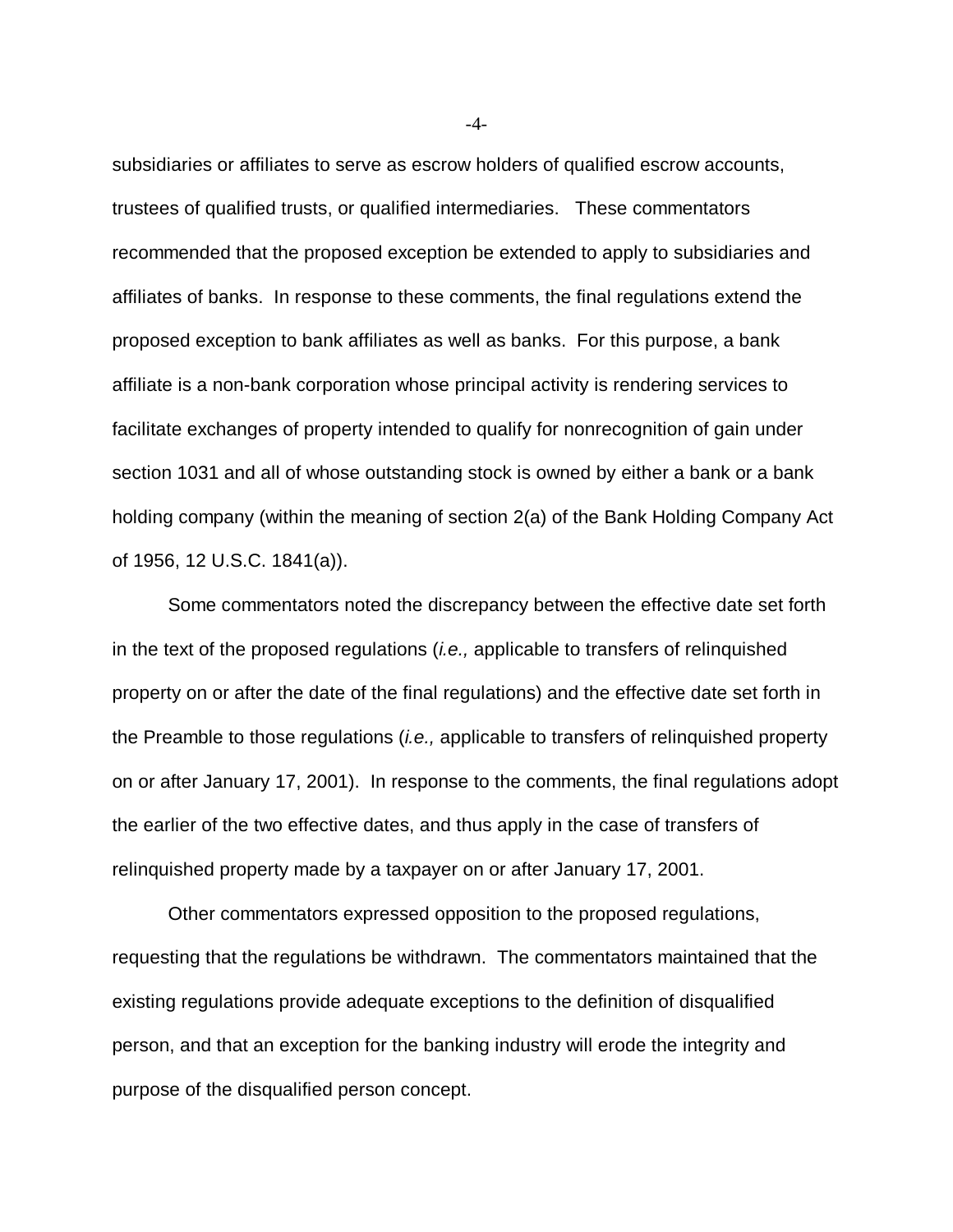Treasury and the IRS continue to believe that the amendment to the regulations is appropriate and necessary for the reasons articulated in the Preamble to the proposed regulations. Banks and their affiliates are closely regulated institutions that have historically acted as neutral and independent holders of funds. Treasury and the IRS do not believe that recent changes to federal banking laws are likely to impinge on this role to any significant degree.

Finally, one commentator requested that the final regulations include the exception from the disqualified person rule set forth in section 3.03 of Rev. Proc. 2000- 37 (2000-40 I.R.B. 308). Rev. Proc. 2000-37, published to facilitate reverse like-kind exchanges, provides a safe harbor for the qualification under section 1031 of certain arrangements between taxpayers and exchange accommodation titleholders and provides for the treatment of the exchange accommodation titleholder as the beneficial owner of the property for federal income tax purposes. Section 3.03 of the revenue procedure provides that services performed for the taxpayer in connection with a person's role as the exchange accommodation titleholder are not taken into account in determining whether that person or a related person is a disqualified person. Treasury and the IRS do not believe that this rule needs to be restated in these regulations. Consequently, the final regulations do not include the exception from the disqualified person rule set forth in Rev. Proc. 2000-37.

### **Special Analyses**

It has been determined that this Treasury decision is not a significant regulatory action as defined in Executive Order 12866. Therefore, a regulatory assessment is not

-5-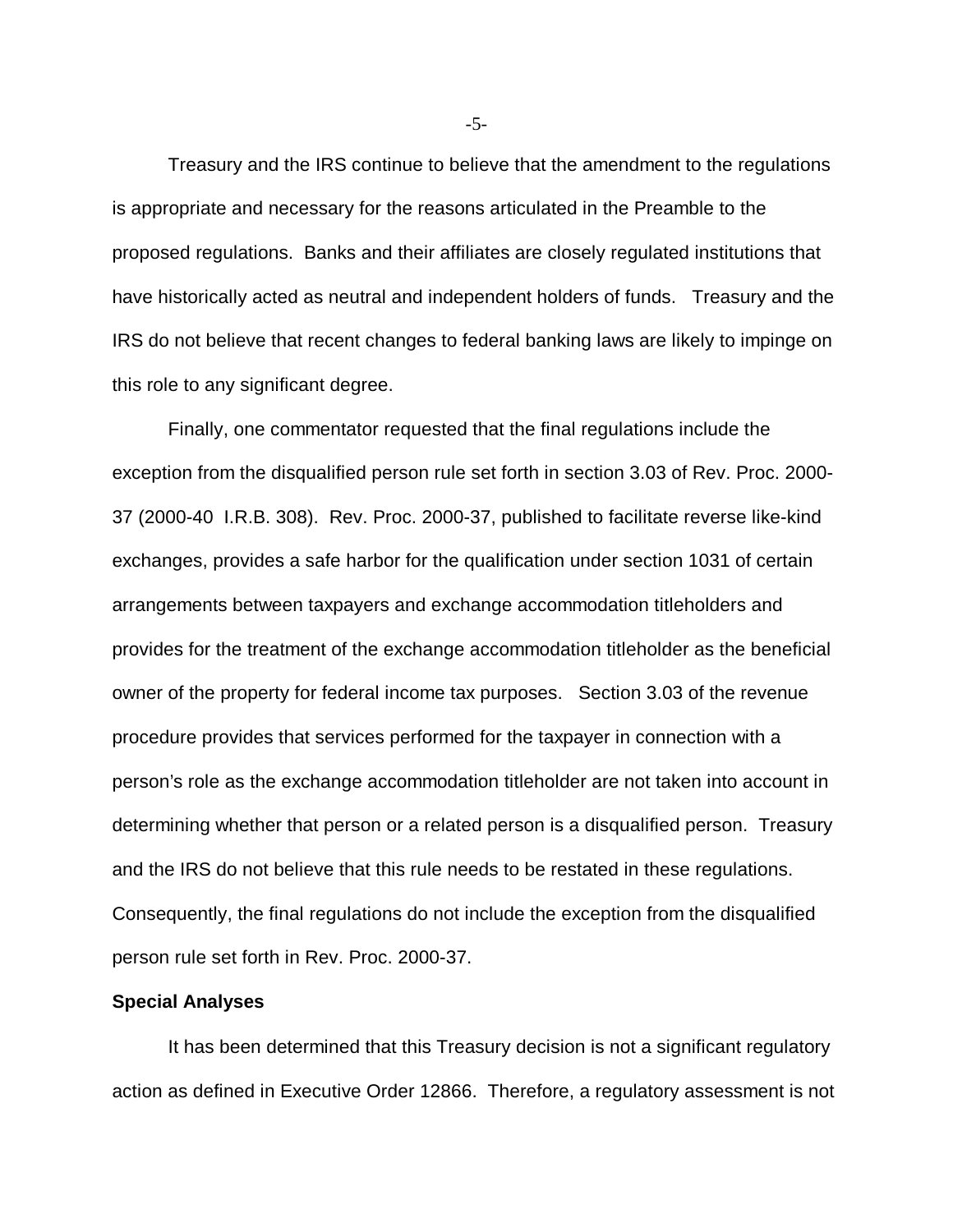required. It has also been determined that section 553(b) of the Administrative Procedure Act (5 U.S.C. chapter 5) does not apply to these regulations, and because these regulations do not impose a collection of information on small entities, the Regulatory Flexibility Act (5 U.S.C. chapter 6) does not apply. Pursuant to section 7805(f) of the Internal Revenue Code, the notice of proposed rulemaking preceding these regulations was submitted to the Chief Counsel for Advocacy of the Small Business Administration for comment on its impact on small business.

## **Drafting Information**

The principal author of the regulations is Brendan O'Hara, Office of Associate Chief Counsel (Income Tax and Accounting). However, other personnel from the IRS and Treasury Department participated in the development of the regulations.

# **List of Subjects in 26 CFR Part 1**

Income taxes, Reporting and recordkeeping requirements.

#### **Adoption of Amendments to the Regulations**

Accordingly, 26 CFR part 1 is amended as follows:

## PART 1--INCOME TAXES

Paragraph 1. The authority citation for part 1 continues to read in part as follows:

Authority: 26 U.S.C. 7805 \* \* \*

Par 2. In §1.1031(k)-1, paragraph (k)(4) is revised to read as follows:

## §1.1031(k)-1 Treatment of deferred exchanges.

\* \* \* \* \*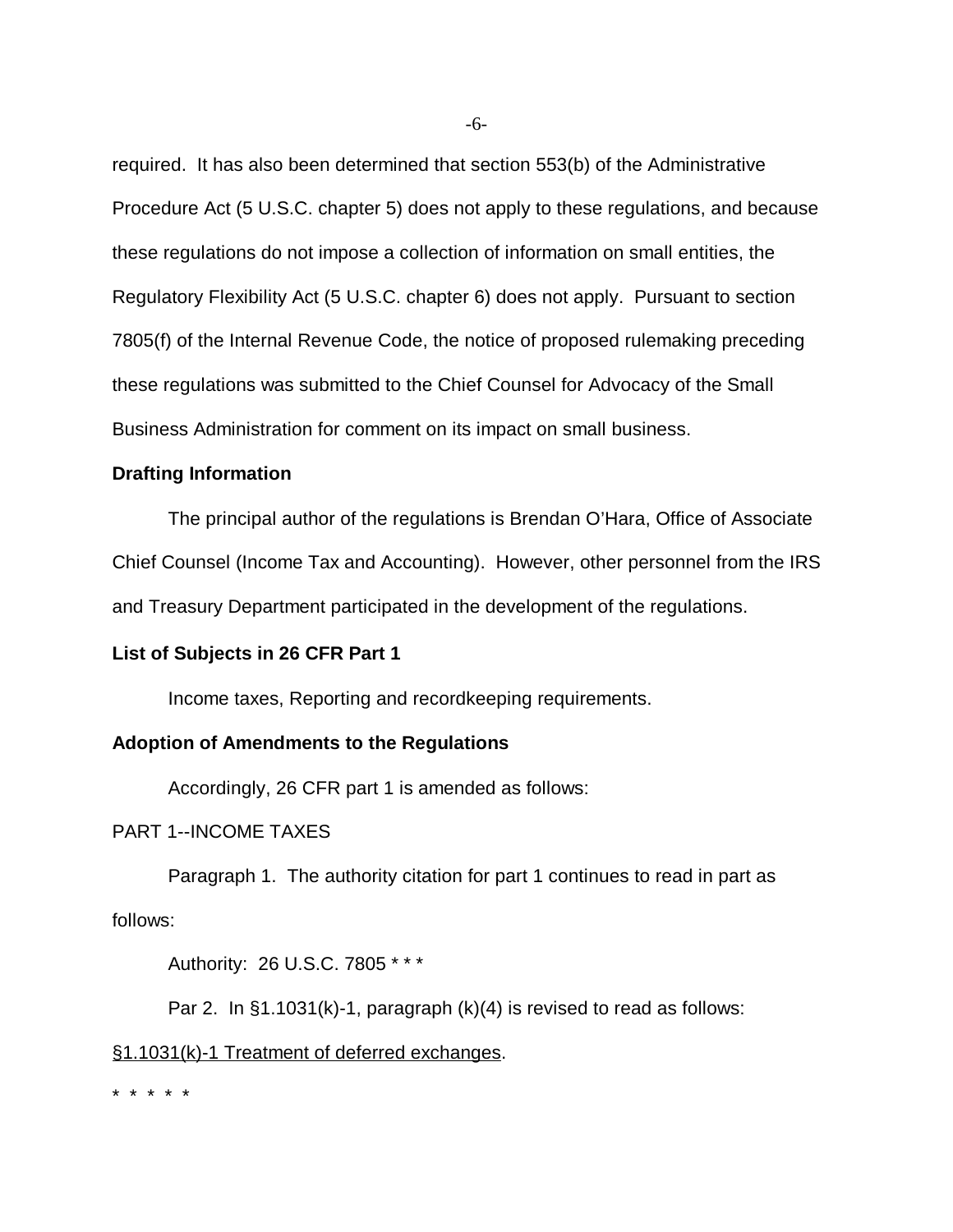$(k) * * * *$ 

 $(4)$  (i) Except as provided in paragraph  $(k)(4)$ (ii) of this section, the person and a person described in paragraph (k)(2) of this section bear a relationship described in either section 267(b) or 707(b) (determined by substituting in each section "10 percent" for "50 percent" each place it appears).

(ii) In the case of a transfer of relinquished property made by a taxpayer on or after January 17, 2001, paragraph (k)(4)(i) of this section does not apply to a bank (as defined in section 581) or a bank affiliate if, but for this paragraph (k)(4)(ii), the bank or bank affiliate would be a disqualified person under paragraph (k)(4)(i) of this section solely because it is a member of the same controlled group (as determined under section 267(f)(1), substituting "10 percent" for "50 percent" where it appears) as a person that has provided investment banking or brokerage services to the taxpayer within the 2-year period described in paragraph (k)(2) of this section. For purposes of this paragraph (k)(4)(ii), a bank affiliate is a corporation whose principal activity is rendering services to facilitate exchanges of property intended to qualify for nonrecognition of gain under section 1031 and all of whose stock is owned by either a bank or a bank holding company (within the meaning of section 2(a) of the Bank Holding Company Act of 1956 (12 U.S.C. 1841(a)).

\* \* \* \* \*

 Robert E. Wenzel Deputy Commissioner of Internal Revenue.

-7-